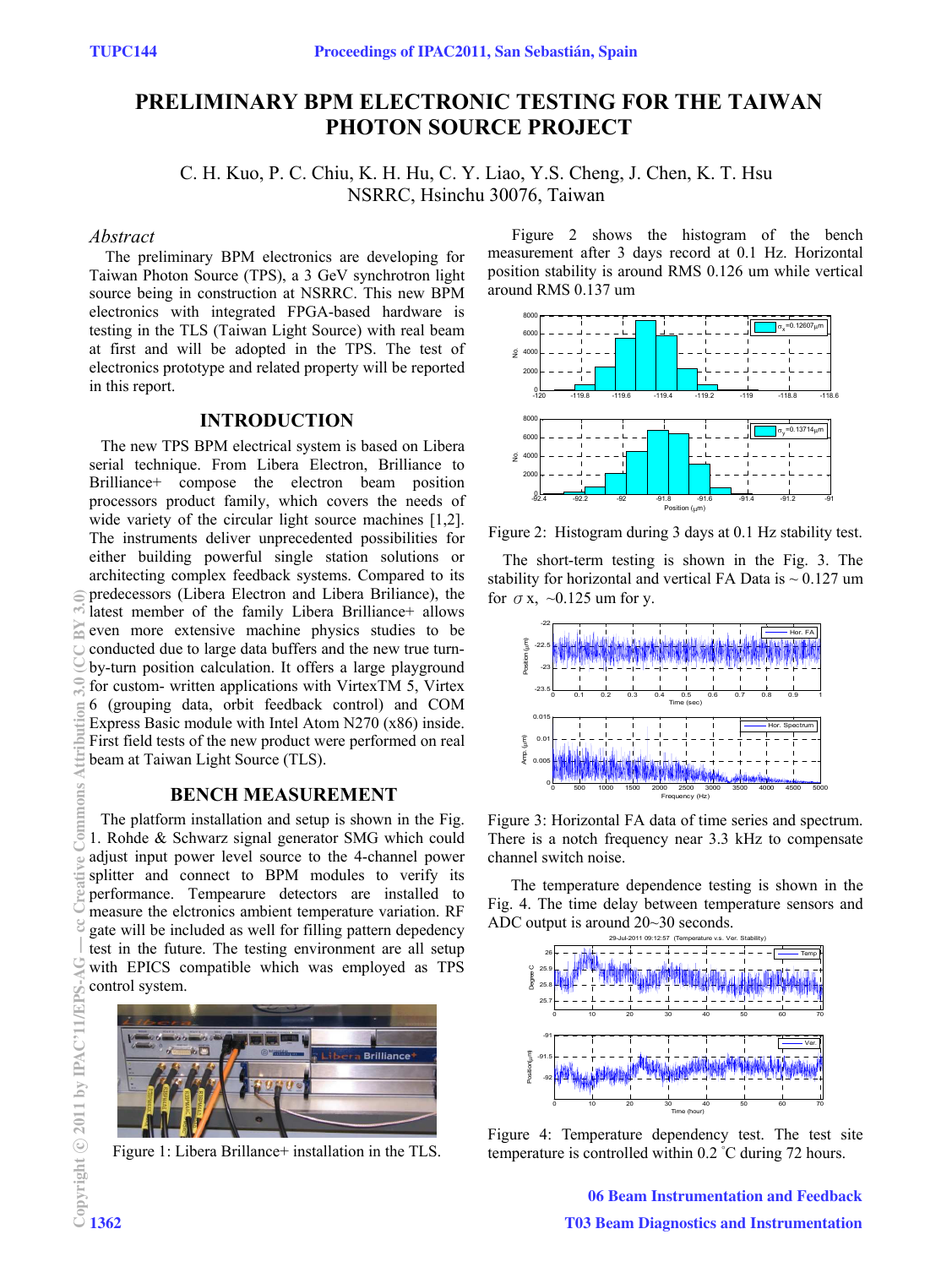# **REAL BEAM MEASUREMENT**

Taiwan Light Source operates with 499.654 MHz RF and harmonic number 200. The revolution frequency (Machine Clock) is 2.4983 MHz. First tests were done during machine start (injection), most of the tests were done during user mode (top-up operation). Libera Brilliance+ instrument was configured with 2 beam position processors in a single chassis and a timing module. Machine Clock and Trigger signals were LVTTL level and derived from the same source as for Libera Brilliance instruments in the storage ring.

Libera Brilliance+ processors were installed between 2 regularly operating Libera Brilliance units.

#### *Beam Current (Signal Intensity) Dependence*

The dynamic range of the A/D converters and the programmable attenuators was the same on both instrument types. The attenuators' value is driven by the gain control feature, which can work in automatic or manual mode. The input for Automatic Gain Control (AGC) is the maximum ADC count value (MaxADC), which is updated continuously. The A*G*C speed was set to 1 Hz in Libera Brilliance while it is adjustable in Libera Brilliance+. It was set to 10 Hz, which is a default speed. The brief setup check was done with comparison of the raw amplitudes in the ADC buffer on both instrument types.

At the Figure 5 and 6, the AGC is off, and two modes of programmable attenuators at 0 dBm and -30 dBm are tested for current dependency. Figure 6 shows current position dependency when beam current accumulated from 0mA  $\sim$  5 mA. ADC input power level is set to -30 dBm. At this mode, the resolution of -70 dBm signal could achieve 1 um and position variation less than 1 um as well. Figure 6 shows another current position dependency when beam current accumulated from 5 mA  $\sim$  360 mA. ADC input power level is set to 0 dBm. At this mode, the resolution of -50 dBm signal could achieve 1 um; position variation less than 1 um.



Figure 5: SA data for real beam. Current from 0 mA to 5 mA. Input power level of the Libera Briliance+ is set at -30 dBm.



Figure 6: SA data for real beam. Current from 5 mA to 360 mA. Input power level of the Libera Briliance+ is set at 0 dBm.

Synchronization, delay settings and sampling clock offset are tested. Measurements of excitation at betatron frequency, complete injection process and top-up injection recording and check of the new position calculation principle are examined as well.



Figure 7: FA Sum data during injection.

Figures 7 and 8 shows BPM sum and position signal at 10 kHz respectively during injection. For some injection shoots, particles occasionally fail to be accumulated has been discovered before and also observed by the instrument. This FA data could be quite useful diagnostic tools to look into transient beam motion.

During the acquisition, the Automatic gain control was enabled while the Digital Signal Conditioning (DSC) was disabled. Jumps of the SUM value came from the change in attenuators (storage ring current was increasing injection by injection). The Automatic Gain Control was working correctly. To avoid multiple attenuator changes, further optimization of the gain scheme and refresh rate will be done. The first second of the injection detail is presented in Figure 8. Spikes due to the injection were more intensive in the horizontal direction. Due to the very low input signal, attenuators were fully opened. Despite of such conditions, the mean position was very stable as the linearity of the RF chains is excellent. For even more detailed look at the single injection shot, turn-by-turn data was used, 1 ms window is presented in Figure 9. The oscillations in vertical direction lasted approximately